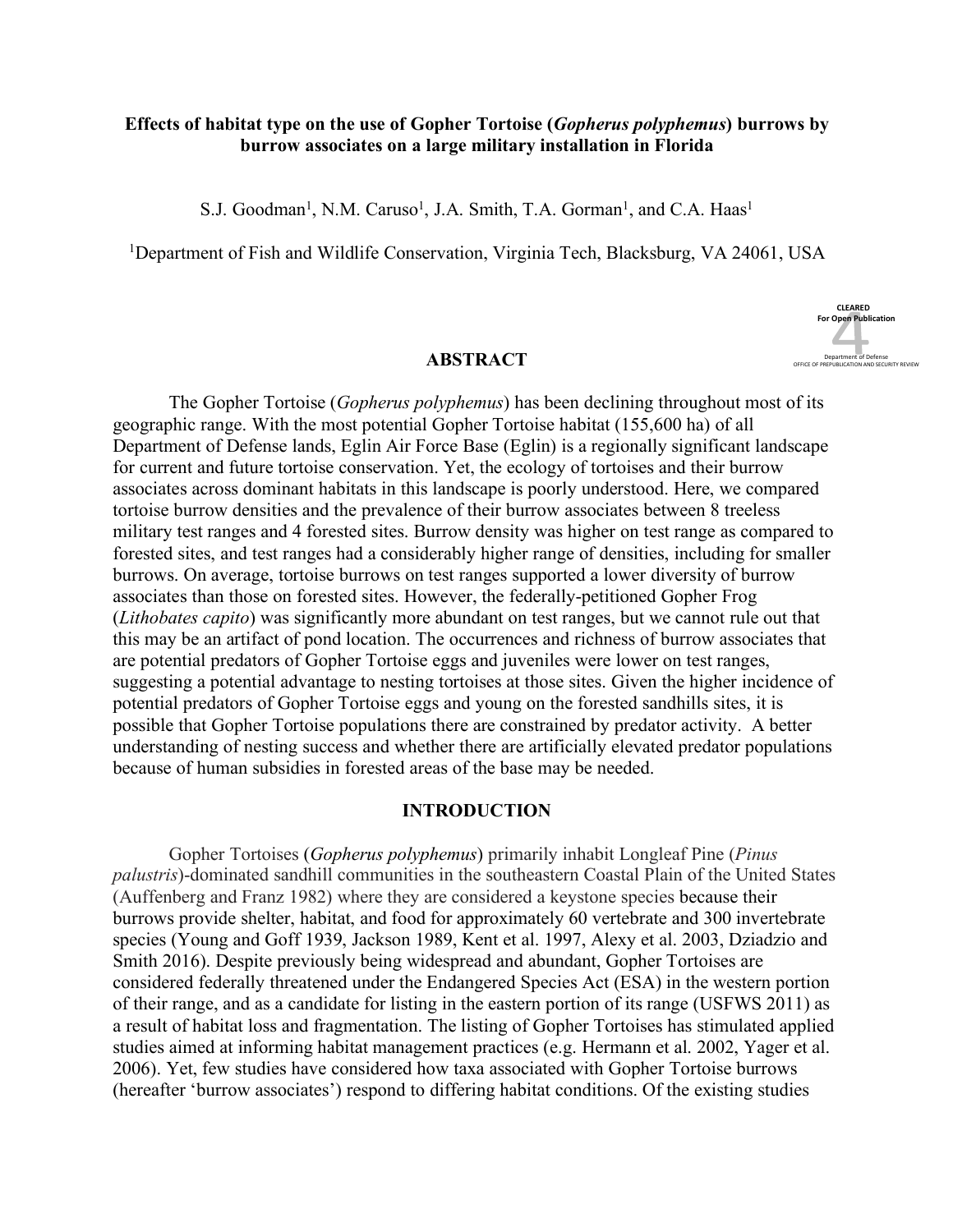that have focused on burrow associates, most have provided lists of species observed in burrows (e.g., Young and Goff 1939, Roznik and Johnson 2009), or have focused on the effects of burrow status (e.g., active or inactive; Witz et al. 1991, Dziadzio and Smith 2016) or density on burrow associate diversity (Catano and Stout 2015). In contrast, few studies have considered the associations between burrow associates and habitat (but see Lips 1991, Kent et al. 1997, White and Tuberville 2017) and those that have done so have focused on a limited number of habitat types. To effectively manage Gopher Tortoises as a keystone species, it is critical that we develop a better understanding of the ecology of burrow associates on military landscapes.

 Some of the largest remaining tracts of available Gopher Tortoise habitat occur on Eglin Air Force Base (Eglin) in the Florida panhandle. Eglin is an active military installation containing approximately 155,600 ha of potential habitat, making it a regionally critical landscape for Gopher Tortoise conservation (USFWS 2011). The habitat primarily consists of Longleaf Pine-dominated sandhills interspersed with several non-forested test ranges that are used primarily for munitions testing, and to a lesser extent drop zones, artillery ranges, and ground troop maneuvers. Tortoises became established on many of these test ranges decades ago, most likely as they emigrated from surrounding forests that were fire-suppressed. Once established, tortoises have appeared reluctant to move away from test ranges, even after adjacent forested areas have been restored through mechanical and fire management. During a base wide occupancy survey, Gorman et al. (2015; Legacy Project 14-762) found that test ranges are more likely to be occupied by tortoises compared to other habitat types within Eglin, including mature sandhills. However, the concomitant effects of habitat type on burrow associates in this landscape are unknown.

 Potential burrow associates on Eglin include several imperiled species such as the Eastern Diamondback Rattlesnake (*Crotalus adamanteus*), Pine Snake (*Pituophis melanoleucus mugitus*), Indigo Snake (*Drymarchon couperi*), Gopher Frog (*Lithobates capito*), and the Florida Mouse (*Podomys floridanus*). Several of these are dependent on tortoise burrows for persistence; the Gopher Frog relies on burrows to avoid predation and desiccation (Roznik and Johnson 2009), and the Florida Mouse (*Podomys floridanus*) relies on burrows for nesting (Layne and Jackson 1994). Of the vertebrate species documented as burrow associates, several have been reported as predators of Gopher Tortoises or their eggs (Table 3; Roosevelt 1917, Vetter 1970, Mount 1975, Douglas and Winegarner 1977, Causey and Crude 1978, Fitzpatrick and Woolfenden 1978, Landers et al. 1980, Auffenberg and Franz 1982, Maehr and Brady 1984, Wilson 1991, Butler and Sowell 1996, Mushinsky et al. 2006, Ernst and Lovich 2009, Aresco et al. 2010, Stevenson et al. 2010, Perez-Heydrich et al. 2012, Smith et al. 2013), or as potential predators based on reports of predation on other turtle species, including those in the genus *Gopherus* (Table 3; Nelson 1933, Hamilton 1951, Fordham et al. 2006, Fordham et al. 2008, Mayer and Brisbin 2009, Jolley et al. 2010, Holcomb and Carr 2013, Whytlaw et al. 2013, Lovich et al. 2014). While many of these species occur on Eglin, their associations with Gopher Tortoise burrows within test ranges and nearby forested sites remains unknown.

 associates within test ranges and forested sites on Eglin using camera trapping. Specifically, we compared species richness, diversity, and community composition of burrow associates between these two habitat types. We also evaluated the effect of habitat type on the richness and diversity of vertebrate burrow associates that are considered predators of Gopher Tortoise juveniles or Gopher Tortoise eggs. Because test ranges have a simpler habitat structure (no tree canopy) and Here, we evaluated associations between Gopher Tortoise burrows and potential burrow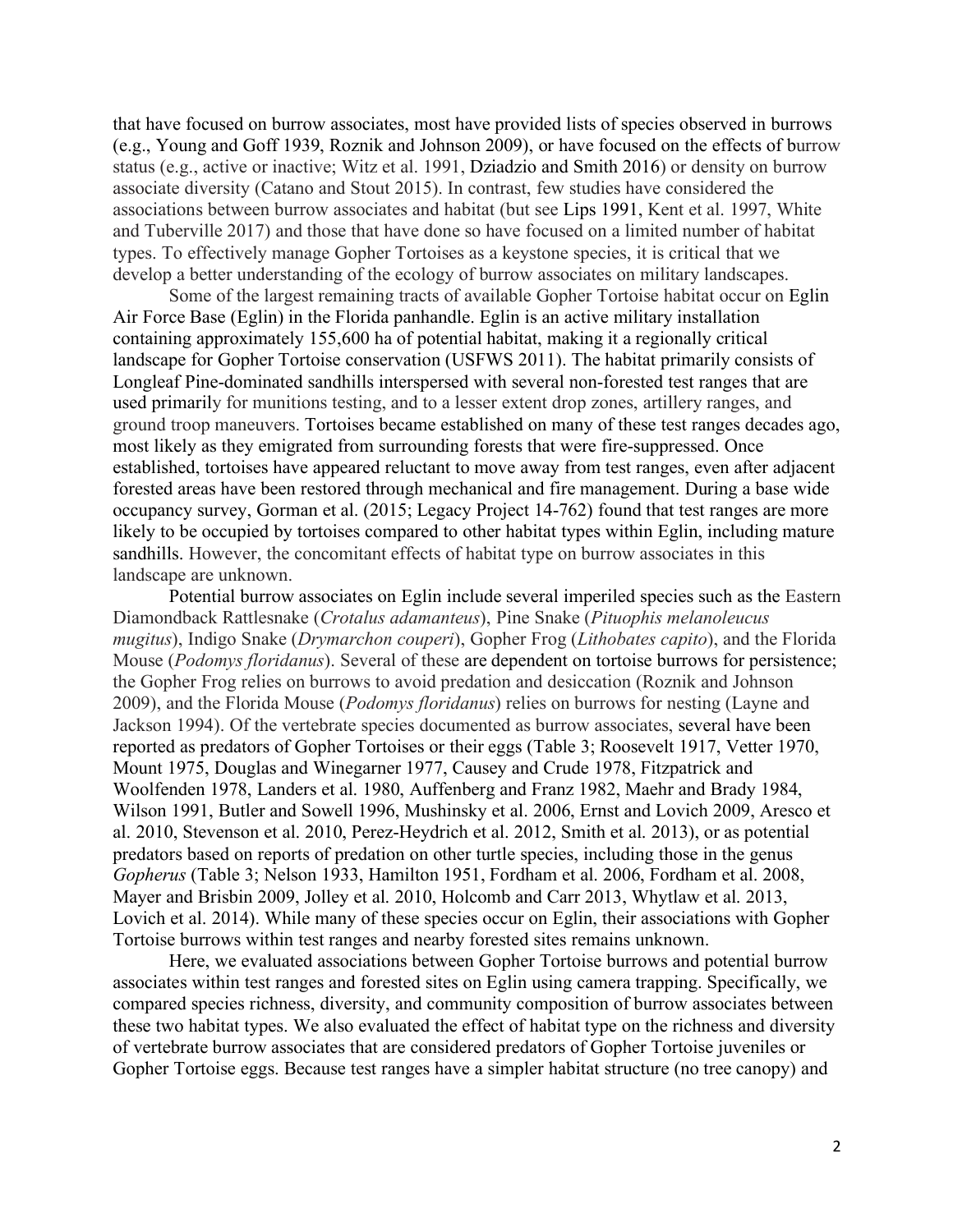less diverse native plant communities than forested sites, we predicted that test ranges would have lower diversity of burrow associates compared to forested sites.

## **METHODS**

 STUDY AREA AND PLOT SELECTION. — To begin to address these questions, after conducting tortoise burrow surveys at 8 test range and 4 forested study sites on Eglin, we conducted camera trapping for each site across 4 seasons in 2016–2017 to assess vertebrate burrow associate (hereafter burrow associate) use of burrows. Eglin is a large military installation (188,459 ha) located in the Florida Panhandle (Figure 1a). The area primarily consists of Longleaf Pine (*Pinus palustris*)-dominated sandhills characterized by scattered Longleaf Pine, a sparse to dense midstory consisting of Turkey Oak (*Quercus laevis*) and Sand Live Oak (*Quercus geminata*), and sparse to dense rich ground cover consisting of native forbs and grasses. Sandhills habitat is interspersed with large areas (<1–4000 ha) of treeless open test ranges (areas used for bombing and artillery, as well as their associated safety buffer areas), characterized by low and sparse native shrubs and a ground cover that includes native forbs and grasses along with varying amounts of native ruderal species and non-native grasses. In addition, moderate acreages of pine plantations and smaller acreages of mesic upland pine and flatwoods habitats occur across the landscape. Eglin is primarily underlain by the Lakeland Soil Series (Soil Survey Staff, USDA 2013) which is characterized by nearly 100% sand soil horizons. Over the last two decades, Eglin has maintained an active habitat management program through prescribed burning (upwards of 40,000 ha/year, Air Force Wildland Fire Center, Eglin, pers. comm.), Sand Pine (*Pinus clausa*) and oak (*Quercus* spp.) removal, and Longleaf Pine planting, but had a history of fire suppression in most areas prior to that. Habitat management on test ranges includes, or has included as recently as the mid to late 1990s, bush hogging (hereafter mowing), prescribed fire, herbicide treatments (i.e., Velpar), and roller drum chopping. The purpose of habitat management depends on the individual range and specific missions and includes maintaining and creating conditions suitable for munitions scoring, line-of-sight, drop zone safety, and fire control. Intensity of management can vary from annual routine maintenance (primarily once-a-year mowing) to 2-3 mowing events per year along with fire or herbicide management to meet mission-specific needs (pers. comm., Don McRaney and USAF Wildland Fire Center).

 Using Jackson Guard's (Eglin Natural Resources Branch) Gopher Tortoise burrow observation database, we selected 12 study plots (8 test range and 4 forested) where we expected to observe at least 10 burrows within a 10-ha survey plot.

 *BURROW SURVEYS.* — Our survey goal for each study site was to observe at least 10 active and/or inactive tortoise burrows. If we did not observe this number in the original 10 ha surveyed, we expanded the survey boundary until we did. We conducted all surveys during Spring-Summer 2016 using a two-observer 10 m transect method with repeat surveys conducted by different observers (Gorman et al. 2015). Upon detection of each burrow, we recorded the location (UTM) using a Garmin GPSMap78 (Garmin International, Inc., Olathe, KS) and measured burrow tunnel width at 50 cm depth (McCoy et al. 2006). A strong correlation exists between Gopher Tortoise burrow width and individual carapace length (Alford 1980, Martin and Layne 1987, Wilson et al. 1991) and between size class and age class (Landers et al. 1982). Juvenile Gopher Tortoises are generally considered as those with carapaces below 110–120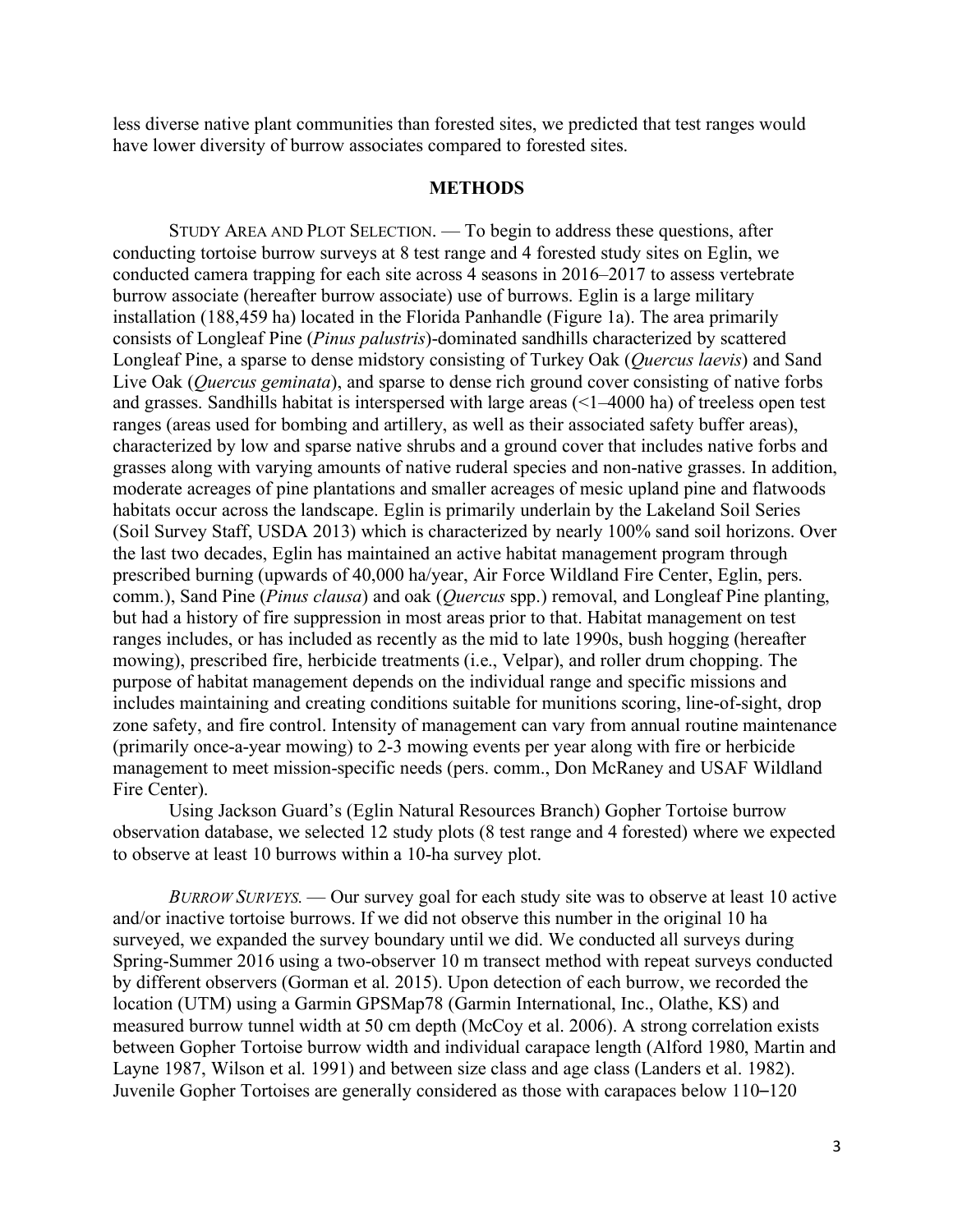(Landers et al. 1982), while adults are considered as those with carapace lengths above 220-230 mm (Wilson 1991, Landers et al. 1982, Diemer 1992, Berish 2014, Rostal et al. 2014, Tuberville et al. 2014). Given that we predict, based on pilot work, that commensal use of burrows may vary with burrow size we categorized burrows using the following categories: juvenile (<130 mm), subadult ( $\geq 130$  mm  $\leq 230$  mm), and adult ( $\geq 230$  mm). Burrow density was calculated for each site, broken down by burrow size category.

 *CAMERA TRAPPING*. — We conducted camera trapping at all sites across all seasons (defined as calendar dates of astronomical seasons). Actual trapping dates within each season were as follows: Summer, 1 July to 05 September 2016; Fall, 14 October to 15 December 2016; Winter, 23 December 2016 to 24 February 2017; and Spring, 20 March to 18 June 2017. Cameras were placed 1.5 m from burrow entrances atop 0.6 m stakes and angled to include within the viewing frame, the burrow entrance, most of the apron, and approximately 6–12 cm behind the burrow entrance. To maximize the capabilities of the camera model chosen (Moultrie M-990i Gen 2), and to maximize tortoise and burrow associate detections based on estimated seasonal activity periods, we programmed the cameras to record activity via time lapse during specified time periods (Table 1). When time lapse was inactive, the cameras were programmed so that the motion detection function was active. Once deployed, cameras were checked after a maximum of five trap days (i.e., one trapping period) at which time the cameras were retrieved. Test range  $(n=8)$  and forested sites  $(n=4)$  were paired for each camera trapping period to minimize intra-seasonal differences. We sampled each of the four, forested sites twice during each season and each of the eight test range sites once or twice during a given season. During each trapping period, camera traps were set at 10 burrows at each site, except for the winter, when only five adult burrows were camera trapped per site. For each trapping period, we recorded the number of unique individuals (when discernable) for each species of burrow associate observed entering the burrow, utilizing any part of the apron, or within 6–12 cm behind the top of the burrow. When we tallied these occurrences of each species, we made a conservative estimate within each trapping period. We considered an occurrence to be a unique individual determined either because we could see multiple individuals in a single camera frame (for example, 3 Gopher Frogs in a single camera frame would be counted as three occurrences) or observation of individuals of the same species that were clearly distinct (for example, a juvenile Eastern Coachwhip (*Masticophis flagellum*)and a large adult Eastern Coachwhip exiting and entering the burrow multiple times during a trapping period would count as two occurrences). Across burrows and across trapping periods, we summed occurrences, so it is possible that the same individuals were counted multiple times if they were using multiple burrows and/or were present in multiple seasons. For quality control and future reference, at least one representative photo was typically archived for each individual of each species encountered for each burrow during each trapping period.

 We compared mean number of occurrences and richness of all burrow associates combined, herpetofauna, and potential Gopher Tortoise predators for test ranges and forested sites across seasons. Our measures of occurrence and richness consider all burrow associates detected. Because we were not always able to identify individual burrow associates, we acknowledge that our approach is not an accurate or unbiased estimate of abundance.

 *STATISTICAL ANALYSIS*. — To determine burrows commensal associate community composition, we used the site-specific number of observations for each species to estimate alpha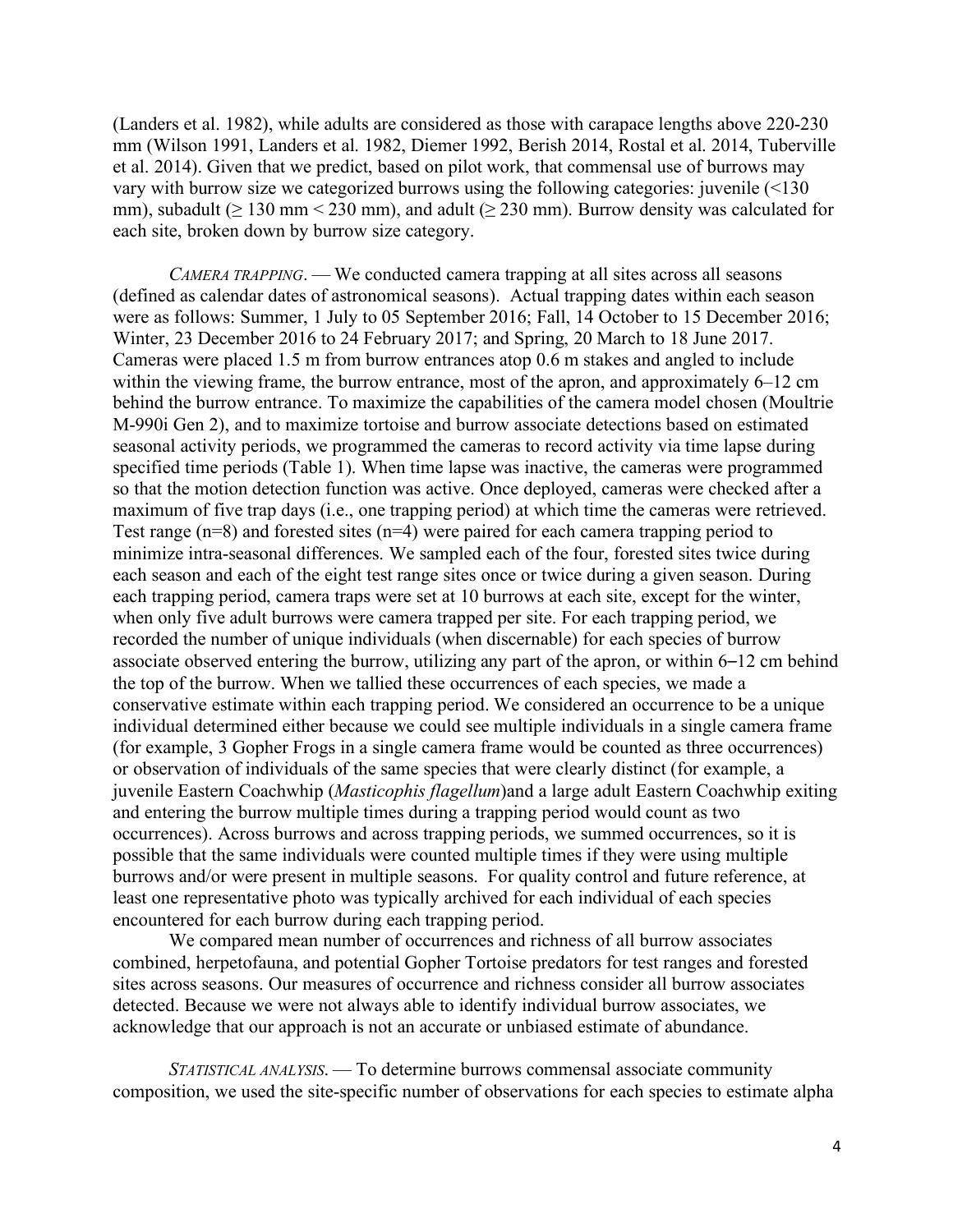(i.e., average species richness), gamma, and beta diversity indices (Whittaker 1972). Additionally, for each site-specific survey (i.e., all burrows surveyed within a site during a given season) we determined richness and Shannon index (Hill 1973) to use as response variables for subsequent analyses. To determine how richness or diversity varied between habitat types, season, burrow size, and total number of burrows surveyed, we used a generalized linear mixed effects model with Poisson error distribution while we used a linear mixed effects model for Shannon diversity index. For both models, we included site identity as a random intercept as some sites were surveyed multiple times within a given season. For both models, we included fixed effects for habitat type (categorical), season (categorical), number of burrows surveyed (continuous), and the proportion of burrows surveyed that were juvenile (continuous – see *Burrow Surveys* for more information). We graphically assessed quantile-quantile plots of residuals to check the assumption that residuals were normally distributed (linear mixed effects model) while we checked that our dispersion parameter (generalized linear mixed effects model) did not show evidence of over-dispersion  $(i.e., > 1)$ . We determined significance of fixed effects using likelihood ratio tests and used a Tukey *post hoc* test to identify significant differences across seasons when applicable (i.e., when the effect of season was significant – see *Results*). Lastly, we determined if forested and range communities were significantly different in community composition by first computing a distance matrix using the Jaccard method (Minchin 1987), and performing an analysis of variance using these distance matrices. We subsequently visualized these data by using nonmetric multidimensional scaling (NMDS), and represented these data along two axes along with each habitat type.

 package (Bates et al. 2015) for mixed effects models, *lmtest* package (Zeileis and Hothorn 2002) for likelihood ratio tests, *multcomp* package (Hothorn et al. 2008) to perform posthoc comparisons, and the *vegan* package (Oksanen et al. 2017) for all community analyses. We used Program R for all statistical analyses (R Core Team, 2017). We used the *lme4* 

### **RESULTS**

 *BURROW SURVEYS.* — Plot size ranged from 10.0 to 16.5 ha for test range sites (n=8) and 9.9 to 13.0 ha for forested sites (n=4). Total burrow density was generally higher (but more variable) on test range sites compared to forested sites (Table 2), ranging from 0.84/ha to 1.72 and 0.30 ha to 4.33, respectively. Variation in subadult and juvenile burrow densities were also generally higher for test ranges (Table 2).

 *BURROW ASSOCIATES*. — Burrowing Owls (*Athene cunicularia)* are not native to Eglin AFB and were established on only one test range study site, so they were not included in any of the analyses.

 days for forested sites. The number of photos taken and analyzed for test ranges were 4,824,735 and for forested sites, 4,282,892. We observed 451 occurrences of 31 species of burrow associates on test ranges ( $n = 8$  sites) and 475 occurrences of 48 species on forested sites ( $n = 4$ ) sites; Table 3). We also observed 66 occurrences of 7 species of known or likely Gopher Tortoise predators on test ranges ( $n = 8$ ) and 111 occurrences of 12 species on forested sites ( $n =$  4; Table 3). We found that forested sites had higher values for all three diversity indices (except predator beta diversity) compared to test range sites, which indicates that forest sites had a For all seasons combined, we had 1,197 camera trap days for test ranges and 1,054 trap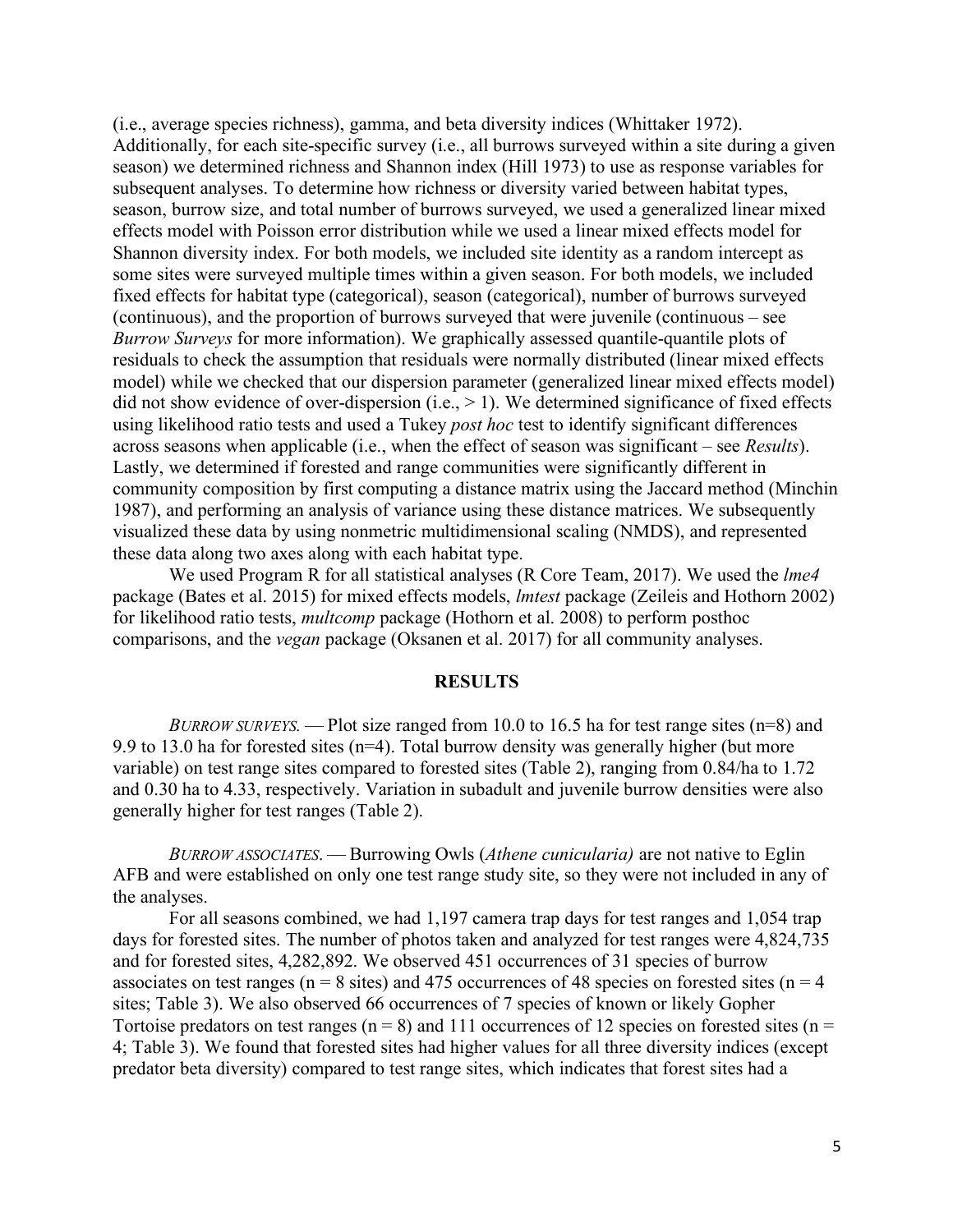greater total diversity, site-level diversity, and a greater variation in diversity among sites compared to test range sites (Table 4).

 $(\chi^2 = 9.928; df = 1; P = 0.002; \chi^2$  is chi squared test statistic, df is degrees of freedom, and P is the associated probability value, indicating statistical significance, for that test statisitic and degrees of freedom) and Shannon indices ( $\chi^2$  = 4.918; df = 1; P = 0.027) compared to those in range habitats (Table 5). While we also found that season had a significant effect on site commensal richness ( $\chi^2$  = 8.121; df = 3; P = 0.044), post-hoc comparisons revealed no significant differences among seasons (Table 5). At the site level, we found that sites in forested habitats had higher commensal richness

 Furthermore, commensal communities were significantly different between forested and test range sites ( $F_{1, 64} = 3.371$ ;  $P = 0.001$ ;  $F_{1, 64}$  refers to the F statistic with a numerator, or treatment effect, degrees of freedom of 1 and a denominator, or error, degrees of freedom of 64). Species found on test range sites were typically also found in forested sites whereas forested sites contained many unique species that were not found to be associated with burrows on test ranges (Figure 2). While occurrences and richness were, on average, generally lower on test ranges, the federally-petitioned Gopher Frog was more abundant on test ranges (Table 6). We expect this is because test range sites were closer to known Gopher Frog breeding ponds than forested sites.

#### **DISCUSSION**

 Although military test range sites on Eglin contain Gopher Tortoise burrows at comparable or higher densities than sites in natural Longleaf Pine sandhills, the community of burrow associates in test range sites appears to be depauperate. In order to reduce potential conflicts with military activities and provide access to burrows in locations that are more beneficial to a wide array of burrow associates, it would be helpful to develop and implement management strategies that would retain or increase Gopher Tortoise populations in forested sandhills. However, given the higher incidence of potential predators of Gopher Tortoise eggs and young on the forested sandhills sites, it is possible that Gopher Tortoise populations there are constrained by predator activity. A better understanding of nesting success and whether there are artificially elevated predator populations because of human subsidies in forested areas of the base may be needed (Boarman et al. 2006, Esque et al. 2010, Smith et al. 2013).

#### **ACKNOWLEDGEMENTS**

 We thank the Department of Defense, Legacy Resource Management Program (Project 16-818), Natural Resources Branch of Eglin Air Force Base (Jackson Guard), and the Department of Fish and Wildlife Conservation at Virginia Tech for financial and logistical support. We thank Jeremy Preston, Justin Johnson, Kathy Gault, and Bruce Hagedorn of Jackson Guard and Kelly Jones, Vivian Porter, and Brandon Rincon of Virginia Tech for their support, input, and encouragement on this project. We thank Brett Williams, Nathan Price, and Thomas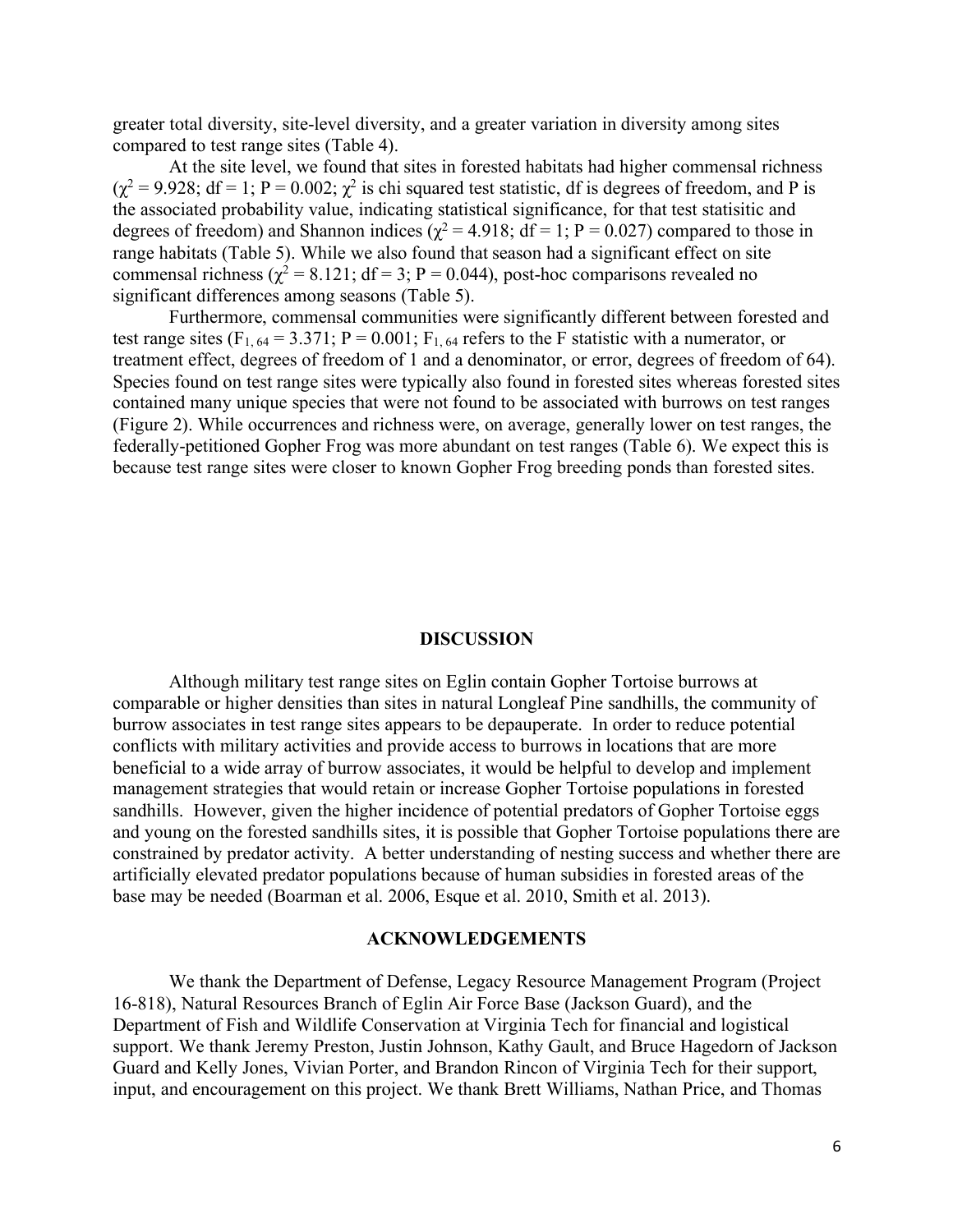Harrison of the USAF Wildland Fire Center for planning and logistical support. We especially thank Don McCraney, Eglin Test Range Manager, for planning and logistical support, and for sharing his time educating us on the goals, logistics, constraints, and challenges of test range maintenance. We are indebted to Robert Bilbow, Kerndja Bien-Aime, Amanda Briant, Emma Browning, Cody Ewers, Jenna Nierman, Sara Piccolomini, and Dylan Smith for their outstanding fieldwork and enthusiasm.

# **LITERATURE CITED**

- Alexy, K. J., K. J Brunjes, J. W. Gassett, and K. V. Miller. 2003. Continuous remote monitoring of Gopher Tortoise burrow use. Wildlife Society Bulletin 31:1240–1243.
- Alford R.A. 1980. Population structure of *Gopherus polyphemus* in northern Florida. Journal of Herpetology, 14:177–182.
- Aresco, M.J., R.N. Walker, and M. Greene. 2010. Site fidelity, movements, survival, and minimum area required of Gopher Tortoises (*Gopherus polyphemus*) translocated from development sites to managed conservation lands. Status Report of the Florida Fish and Wildlife Conservation Commission, Permit WX06116b, Tallahassee, FL. 68pp.
- Auffenberg, W. and R. Franz. 1982. The status and distribution of the Gopher Tortoise (*Gopherus polyphemus*). Pages 95–126. In: North American Tortoises: Conservation and Ecology, R.B.Bury, editor. U.S. Fish and Wildlife Service, Wildlife Research Report 12. Washington, D.C., 204pp.
- Bates, D., M. Maechler, B. Bolker, and S. Walker. 2015. Fitting linear mixed-effects models using lme4. Journal of Statistical Software 67:1–48.
- Boarman, W. I., M. A. Patten, R. J. Camp, and S. J. Collis. 2006. Ecology of a population of subsidized predators: Common ravens in the central Mojave Desert, California. Journal of Arid Environments 67: 248-261.
- Berish (Diemer) J.E. and E.H. Leone. 2014. Follow-Up Demographic Survey of a Florida Gopher Tortoise Population. Southeastern Naturalist, 13(4): 639–648.
- Butler, J.A., and S. Sowell. 1996. Survivorship and predation of hatchling and yearling Gopher Tortoises, *Gopherus polyphemus*. Journal of Herpetology 30:455–458.
- Catano, C.P. and I.J. Stout. 2015. Functional relationships reveal keystone effects of the Gopher Tortoise on vertebrate diversity in a Longleaf Pine savanna. Biodiversity and conservation 24:1957–1974.
- Causey, M.K., and C.A. Cude. 1978. Feral dog predation of the Gopher Tortoise, Gopherus polyphemus (Reptilia, Testudines, Testudinidae) in southeast Alabama. Herpetological Review 9:94-95.
- Diemer, J.E., 1992. Demography of the tortoise *Gopherus polyphemus* in northern Florida. Journal of Herpetology: 281–289.
- Douglas, J.F., and C.E. Winegarner. 1977. Predators of eggs and young of the Gopher Tortoise, Gopherus polyphemus (Reptilia, Testudines, Testudinidae), in southern Florida. Journal of Herpetology 11:236-238. Herpetology 11:236–238. Dziadzio, M.C. and L.L. Smith. 2016. Vertebrate use of Gopher Tortoise burrows and aprons.
- Southeastern Naturalist 15:586–594.
- Ernst, C. H., and J. E. Lovich. 2009. Turtles of the United States and Canada, second edition. Johns Hopkins University Press, Baltimore, Maryland, USA. 827 pp.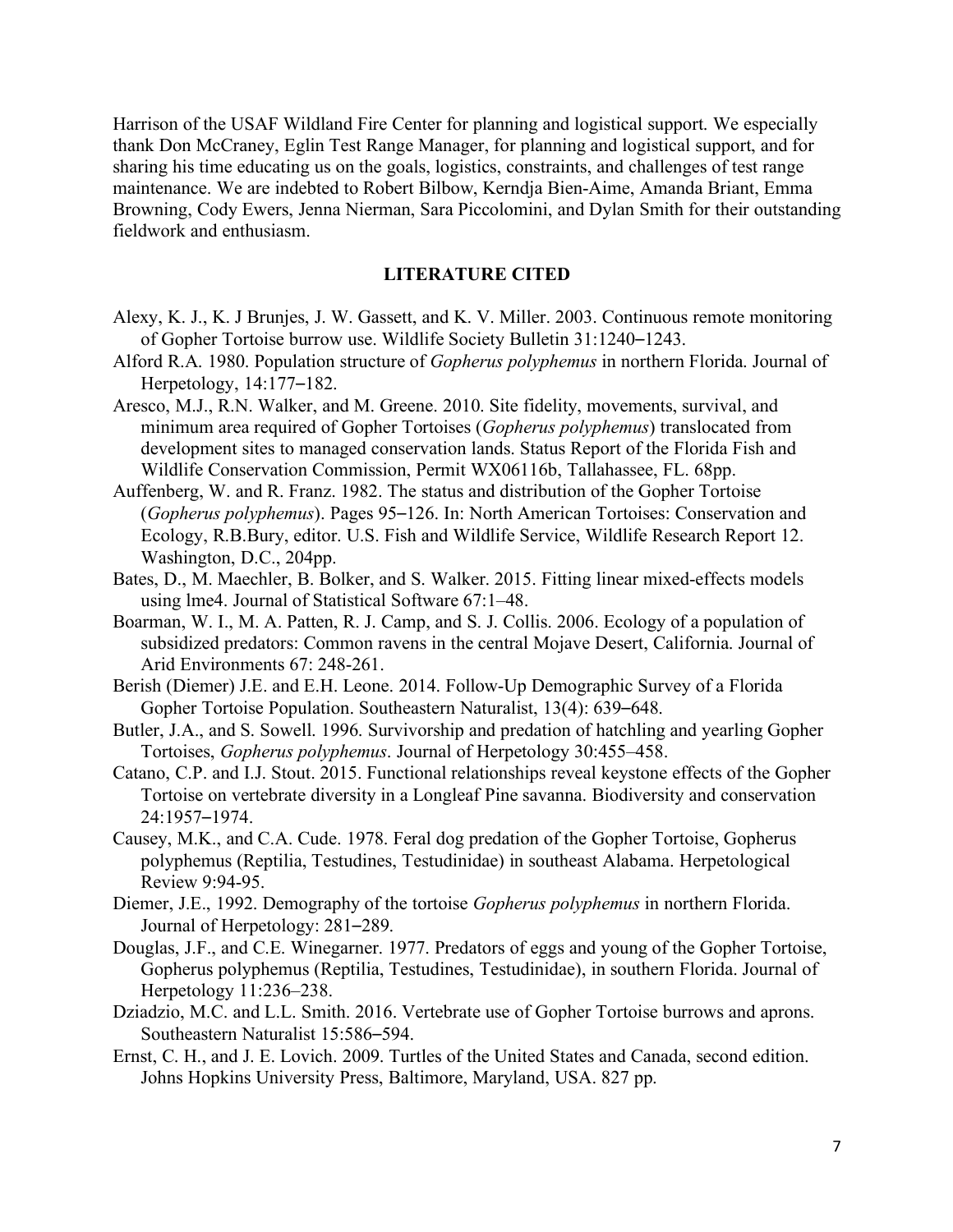- Esque, T. C., K. E. Nussear, K. K. Drake, A. D. Walde, K. H. Berry, R. C. Averill-Murray, A. P. Woodman, W. I. Boarman, P. A. Medica, J. Mack, and J. S. Heaton. 2010. Effects of subsidized predators, resource variability, and human population density on desert tortoise populations in the Mojave Desert, USA. Endangered Species Research 12: 167-177.
- Fitzpatrick, J.W. and G.E. Woolfenden. 1978. Red-tailed hawk preys on juvenile Gopher Tortoise. Florida Field Naturalist 6:49.
- Fordham, D., A. Georges, B. Corey, and B. W. Brook. 2006. Feral pig predation threatens the indigenous harvest and local persistence of snake-necked turtles in northern Australia. Biological Conservation 133:379–388.
- Fordham, D. A., A. Georges, and B. W. Brook. 2008. Indigenous harvest, exotic pig predation and local persistence of a long-lived vertebrate: Managing a tropical freshwater turtle for sustainability and conservation. Journal of Applied Ecology 45:52–62.
- Gorman, T. A., S. J. Goodman, S. J., and C. A. Haas. 2015. Developing a survey protocol for landscapes with a low-density of Gopher Tortoises. Legacy Resource Management Program, Department of Defense. Project 14–762.
- Hamilton, W. J. 1951. The food of the Opossum in New York State. Journal of Wildlife Management 15: 258-264.
- Hermann, S. M., C. Guyer, J. H. Waddle, and M. G. Nelms. 2002. Sampling on private property to evaluate population status and effects of land use practices on the gopher tortoise, *Gopherus polyphemus*. Biological Conservation 108:289-298.
- Hill, M.O. 1973. Diversity and evenness: a unifying notation and its consequences. Ecology 54:427–432.
- Holcomb, S. R., and J. L. Carr. 2013. Mammalian depredation of artificial Alligator Snapping Turtle (*Macrochelys temminckii*) nests in north Louisiana. Southeastern Naturalist 12:478– 491.
- Hothorn, T., F. Bretz, and P. Westfall. 2008. Simultaneous inference in general parametric models. Biometric Journal 50:346–363.
- Jackson, D.R. and E.G. Milstrey. 1989. The fauna of Gopher Tortoise burrows. Pages 86–98 in Gopher Tortoise relocation symposium proceedings (Diemer, J.E., D.R. Jackson, J.L. Landers, J.N. Layne and D.A. Wood, eds.). Florida Game and Fresh Water Fish Commission Nongame Wildlife Program Technical Report No. 5, Tallahassee, FL.
- Jolley, D. B., S. S. Ditchkoff, B. D. Sparklin, L. B. Hanson, M. S. Mitchell, and J. B. Grand. 2010. Estimate of herpetofauna depredation by a population of wild pigs. Journal of Mammalogy 91:519–524.
- Kent, D. M., M. A. Langston, and D. W. Hanf. 1997. Observations of vertebrates associated with gopher tortoise burrows in Orange County, Florida. Florida Scientist: 197-201.
- Landers, J.L., J.A. Garner, and W.A. McRae. 1980. Reproduction of Gopher Tortoises (*Gopherus polyphemus*) in southwestern Georgia. Herpetologica 36:353–361.
- Landers, J.L., W.A. McRae, and J.A. Garner. 1982. Growth and maturity of the Gopher Tortoise in southwestern Georgia, University of Florida.
- Lips, K.R., 1991. Vertebrates associated with tortoise (*Gopherus polyphemus*) burrows in four habitats in south-central Florida. Journal of Herpetology *25*:477-481.
- Lovich, J., D. Delaney, and J. Briggs. 2014. Black Bears (*Ursus americanus*) as a novel potential predator of Agassiz's Desert Tortoises (*Gopherus agassizii*) at a California wind energy facility. Bulletin of the Southern California Academy of Sciences 113:34–41.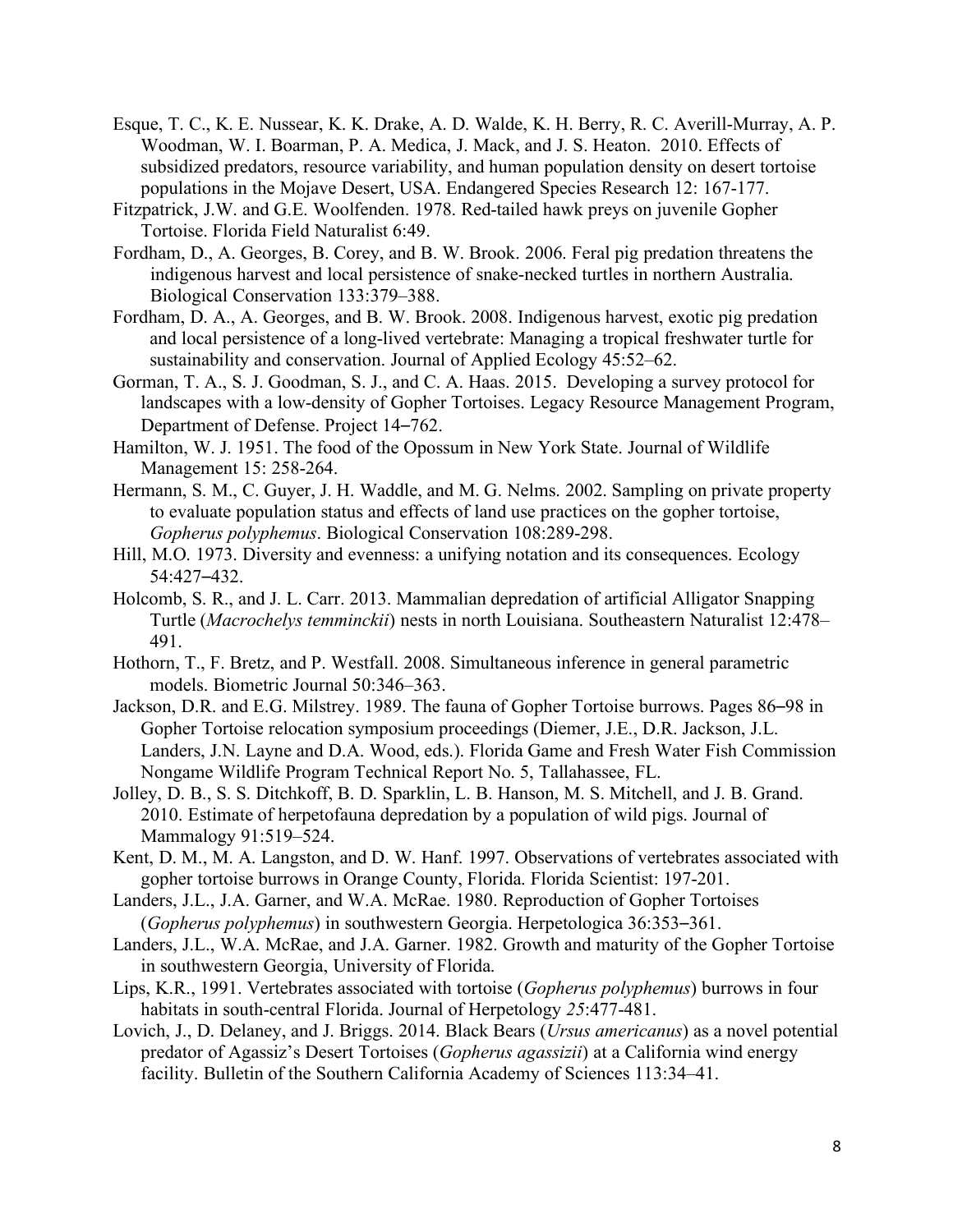- Maehr, D. S., and J. R. Brady. 1984. Food habits of Florida Black Bears. Journal of Wildlife Management 48:230-235
- Martin, P.L. and J.N. Layne. 1987. Relationship of Gopher Tortoise body size to burrow size in a southcentral Florida population. Florida Scientist 50:264–267.
- Mayer, J. J., and I. L. Brisbin. 2009. Wild pigs: Biology, damage, control techniques and management.
- management.<br>McCoy, E. D., H. R. Mushinsky, and J. Lindzey. 2006. Declines of the Gopher Tortoise on protected lands. Biological Conservation 128:120–127.
- Minchin, P.R. 1987. An evaluation of relative robustness of techniques for ecological ordination. *Vegetatio* 69:89–107.
- Mount, R.H. 1975. The reptiles and amphibians of Alabama. Auburn Printing Co., Auburn, Alabama.
- Alabama. Mushinsky, H.R., E.D. McCoy, J.S. Berish, R.E. Ashton & D.S. Wilson. 2006. Gopherus polyphemus– Gopher Tortoise. In: Biology and Conservation of Florida Turtles, pp. 350-375 (Chelonian Research Monographs 3, Meylan, Ed.).
- Nelson, A. L. 1933. A preliminary report on the winter food of Virginia foxes. Journal of Mammalogy 14:40-43.
- Oksanen, J., F.G. Blanchet, M. Friendly, R. Kindt, P. Legendre, D. McGlinn, P.R. Minchin, R.B. O'Hara, G.L. Simpson, P. Solymos, M. Henry, H. Stevens, E. Szoecs, and H. Wagner. 2017. vegan: community ecology package. R package version 2.4-5.
- Perez-Heydrich, A. C., K. Jackson, L. D. Wendland, B.B. Mary. 2012 Gopher Tortoise hatchling survival: field study and meta-analysis. Herpetologica 68:334–344.
- R Core Team. 2017. R: a language and environment for statistical computing. R Foundation for Statistical Computing, Vienna, Austria.
- Roosevelt, T. 1917. Notes on Florida turtles. American Museum Journal. 17:288-291.
- Rostal, D.C., E.D. McCoy, and H.R. Mushinsky, eds. 2014. Biology and Conservation of North American Tortoises. Johns Hopkins University Press, Baltimore, Maryland, USA. 208 pp.
- Roznik, E.A. and S.A. Johnson. 2009. Burrow use and survival of newly metamorphosed Gopher Frogs (*Rana capito*). Journal of Herpetology 43:431–437.
- Smith, L. L., D. A. Steen, L. M. Conner, and J. C. Rutledge. 2013. Effects of predator exclusion on nest and hatchling survival in the Gopher Tortoise. Journal of Wildlife Management 77:352–358.
- Stevenson, D.J., M.R. Bolt, D.J. Smith, K.M. Enge, N.L. Hyslop, T.M. Norton, and K.J. Dyer. 2010. Prey records for the eastern Indigo Snake (*Drymarchon couperi*). Southeastern Naturalist 9:1–18.
- Tuberville, T.D., B.D. Todd, S.M. Hermann, W.K. Michener, and C. Guyer. 2014. Survival, demography, and growth of Gopher Tortoises (*Gopherus polyphemus*) from three study sites with different management histories. The Journal of Wildlife Management, 78(7):1151-1160.
- U.S. Fish and Wildlife Service (USFWS). 2011. Endangered and threatened wildlife and plants; 12-month finding on a petition to list the Gopher Tortoise as threatened in the eastern portion of its range. Federal Register 76:45130–45162.
- Vetter, E.A. 1970. Comment on the feeding habits of *Drymarchon coralis* (sic) *couperi*. Bulletin of the Maryland Herpetological Society. 6:30-31.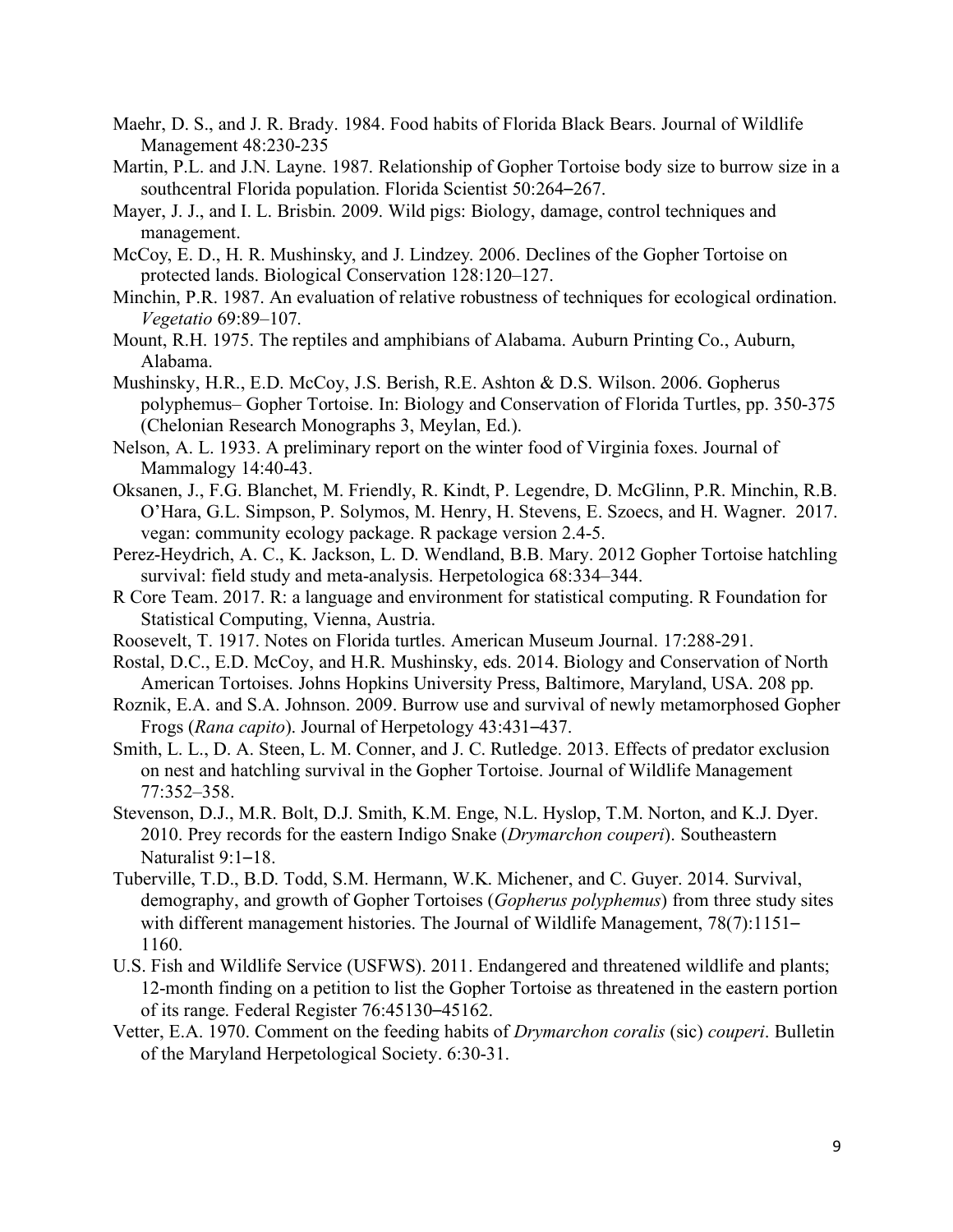White, K.N. and T. D. Tuberville. 2017. Birds and burrows: Avifauna use and visitation of burrows of gopher tortoises at two military sites in the Florida panhandle. The Wilson Journal of Ornithology 129:792-803.

Whittaker, R. 1972. Evolution and measurement of species diversity. Taxon 21:213–251.

- Whytlaw, P. A., W. Edwards, and B. C. Congdon. 2013. Marine turtle nest depredation by feral pigs (*Sus scrofa*) on the Western Cape York Peninsula, Australia: implications for management. Wildlife research 40:377–384.
- Wilson D.S. 1991. Estimates of survival for juvenile Gopher Tortoises, *Gopherus polyphemus*. Journal of Herpetology, 25:376–379.
- Wilson, D.S., H.R. Mushinsky, and E.D. McCoy. 1991. Relationship between Gopher Tortoise body size and burrow width. Herpetological Review 22:122–124.
- Witz, B.W., D.S. Wilson, and M.D. Palmer. 1991. Distribution of *Gopherus polyphemu*s and its vertebrate symbionts in three burrow categories. American Midland Naturalist:152–158.
- Yager, L. Y., M. G. Hinderliter, C. D. Heise, and D. M. Epperson. 2007. Gopher tortoise response to habitat management by prescribed burning. Journal of Wildlife Management 71:428-434.
- Young, F.N. and C.C. Goff. 1939. An annotated list of the arthropods found in the burrows of the Florida Gopher Tortoise, *Gopherus polyphemus* (Daudin). The Florida Entomologist 22:53– 62.
- Zeileis, A. and T. Hothorn. 2002. Diagnostic checking in regression relationships. R News 2:7– 10.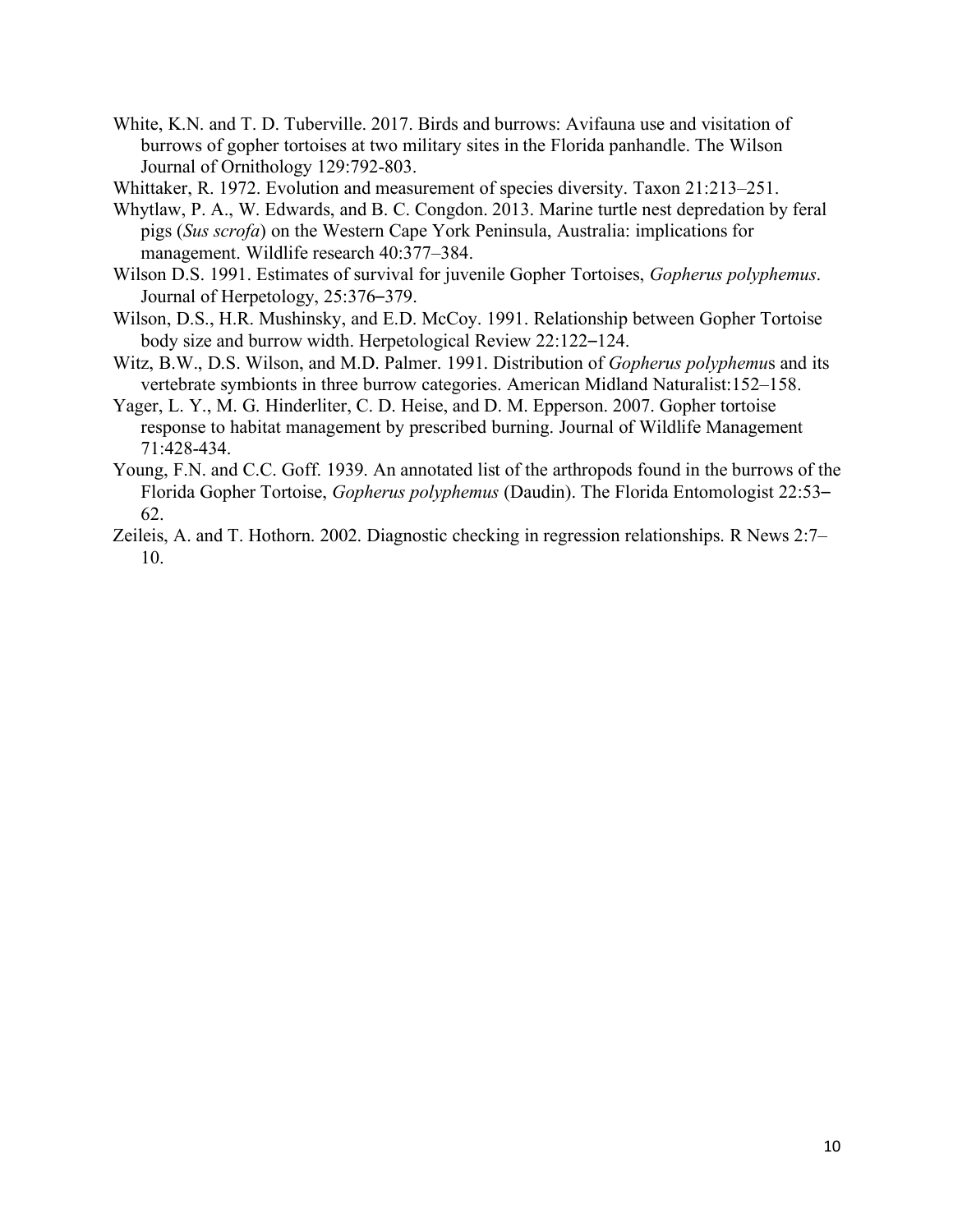# **TABLES**

 **Table 1.** Time periods for which trail cameras were programmed to record the activity of Gopher Tortoises and their burrow associates at burrows on Eglin Air Force Base, FL between 2016 and 2017. Times are provided in Central Time, 24-hour clock (military time).

| Camera Settings Summer 2016 Fall 2016 Winter 2016 Spring 2017 |           |           |           |           |
|---------------------------------------------------------------|-----------|-----------|-----------|-----------|
| Time lapse 1                                                  | 0600-1300 | 0600-0900 | 0600-1600 | 1000-2100 |
| Time lapse 2                                                  | 1800-2200 | 1200-2000 |           |           |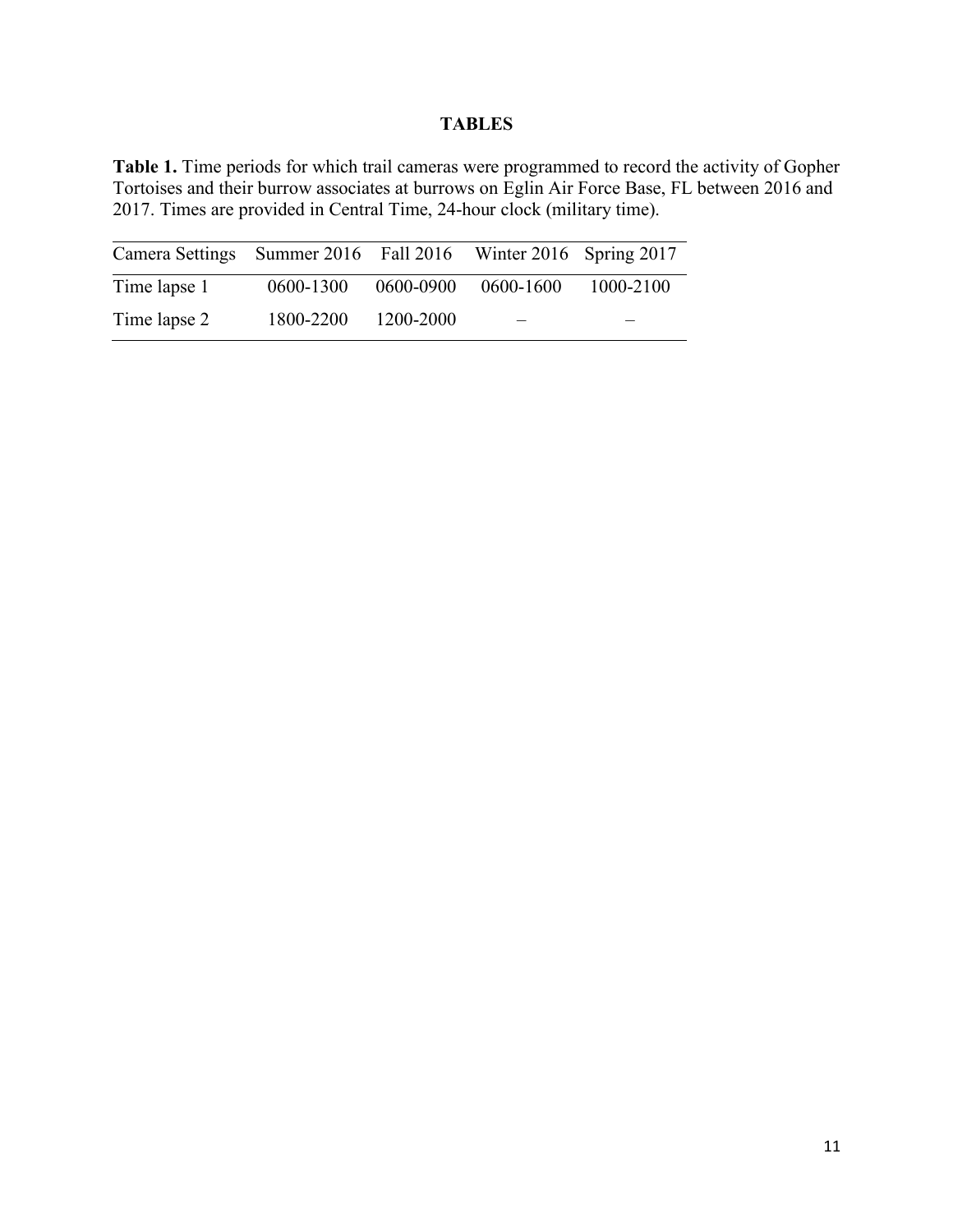| Habitat Type                                                       | Density |          |                                                    |       |  |
|--------------------------------------------------------------------|---------|----------|----------------------------------------------------|-------|--|
|                                                                    | Adult   | Subadult | Juvenile                                           | Total |  |
| Test Range $(n=8)$ 0.47 (0.08) 0.41 (0.20) 0.53 (0.26) 1.40 (0.45) |         |          |                                                    |       |  |
| Forested $(n=4)$                                                   |         |          | $0.41(0.05)$ $0.32(0.14)$ $0.46(0.15)$ 1.19 (0.19) |       |  |

Table 2. Burrow density for different size classes with mean and SE (parentheses) for each habitat type.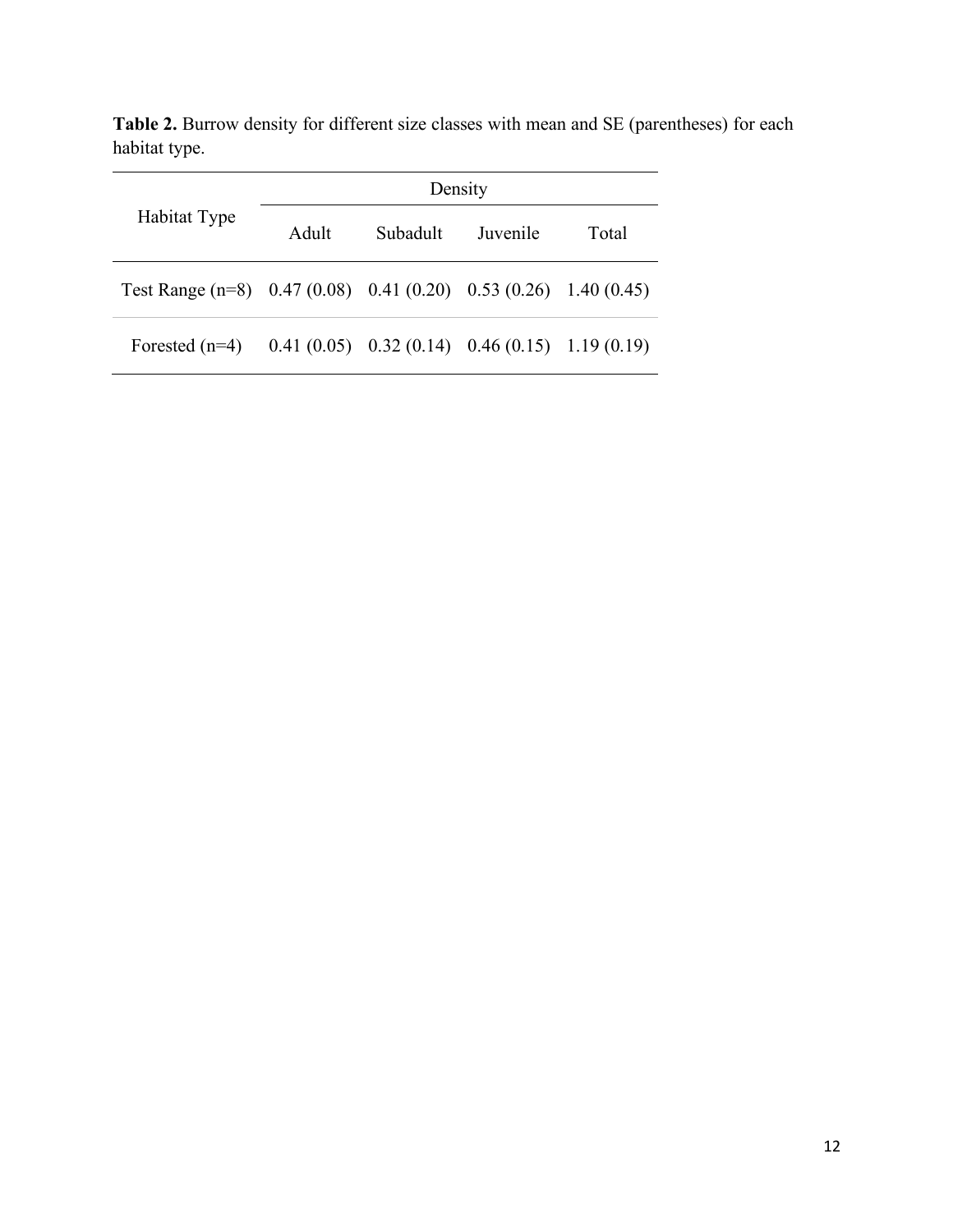**Table 3**. Occurrences of Gopher Tortoise burrow associates during camera trapping on test ranges (n=8) and forested (n=4) sites for all seasons from 2016-2017. The number of sites within each habitat that each species was found is shown in parentheses. Known or likely Gopher Tortoise predators are highlighted in gray.

| Group        | <b>Species</b>                     | Common Name                        | Range            | Forested         |
|--------------|------------------------------------|------------------------------------|------------------|------------------|
|              | Anaxyrus terrestris                | Southern Toad                      | 18(7)            | 38(4)            |
|              | Anolis carolinensis                | Green Anole                        | 2(1)             | 22(4)            |
|              | Aspidoscelis sexlineata            | Eastern Six-lined Racerunner       | 97(8)            | 95(4)            |
|              | Cemophora coccinea                 | <b>Scarlet Snake</b>               | 1(1)             | 1(1)             |
|              | Coluber constrictor priapus        | Southern Black Racer               | 11(6)            | 6(3)             |
|              | Crotalus adamanteus                | Eastern Diamondback<br>Rattlesnake | $\boldsymbol{0}$ | $1(1)^*$         |
|              | Eurycea cirrigera                  | Southern Two-lined<br>Salamander   | $\boldsymbol{0}$ | 1(1)             |
|              | Heterodon platirhinos              | Eastern Hognose Snake              | 1(1)             | 1(1)             |
|              | Hyla sp.                           |                                    | $\boldsymbol{0}$ | 1(1)             |
|              | Lithobates capito                  | Gopher Frog                        | 58 (6)           | 16(2)            |
| Herpetofauna | Masticophis flagellum<br>flagellum | Eastern Coachwhip                  | 33(8)            | 68(4)            |
|              | Micrurus fulvius                   | <b>Eastern Coral Snake</b>         | $\boldsymbol{0}$ | 1(1)             |
|              | Pantherophis guttatus              | Eastern Corn Snake                 | 2(2)             | $\boldsymbol{0}$ |
|              | Pituophis melanoleucus<br>mugitus  | Florida Pine Snake                 | 2(2)             | 1(1)             |
|              | Plestiodon egregius                | Northern Mole Skink                | $\boldsymbol{0}$ | 1(1)             |
|              | Plestiodon laticeps                | <b>Broad-headed Skink</b>          | $\boldsymbol{0}$ | 3(3)             |
|              | Sceloporus undulatus               | Eastern Fence Lizard               | $\boldsymbol{0}$ | 8(2)             |
|              | Scincella lateralis                | Ground Skink                       | 1(1)             | 5(2)             |
|              | Sistrurus miliarius barbouri       | Dusky Pygmy Rattlesnake            | 5(4)             | 1(1)             |
|              | Tantilla coronata                  | Southeastern Crowned Snake         | $\boldsymbol{0}$ | 5(3)             |
|              | Terrapene carolina carolina        | Eastern Box Turtle                 | $\boldsymbol{0}$ | 1(1)             |
|              | Canis latrans                      | Coyote                             | 12(5)            | 5(1)             |
| Mammals      | Dasypus novemcinctus               | Nine-banded Armadillo              | 1(1)             | 7(1)             |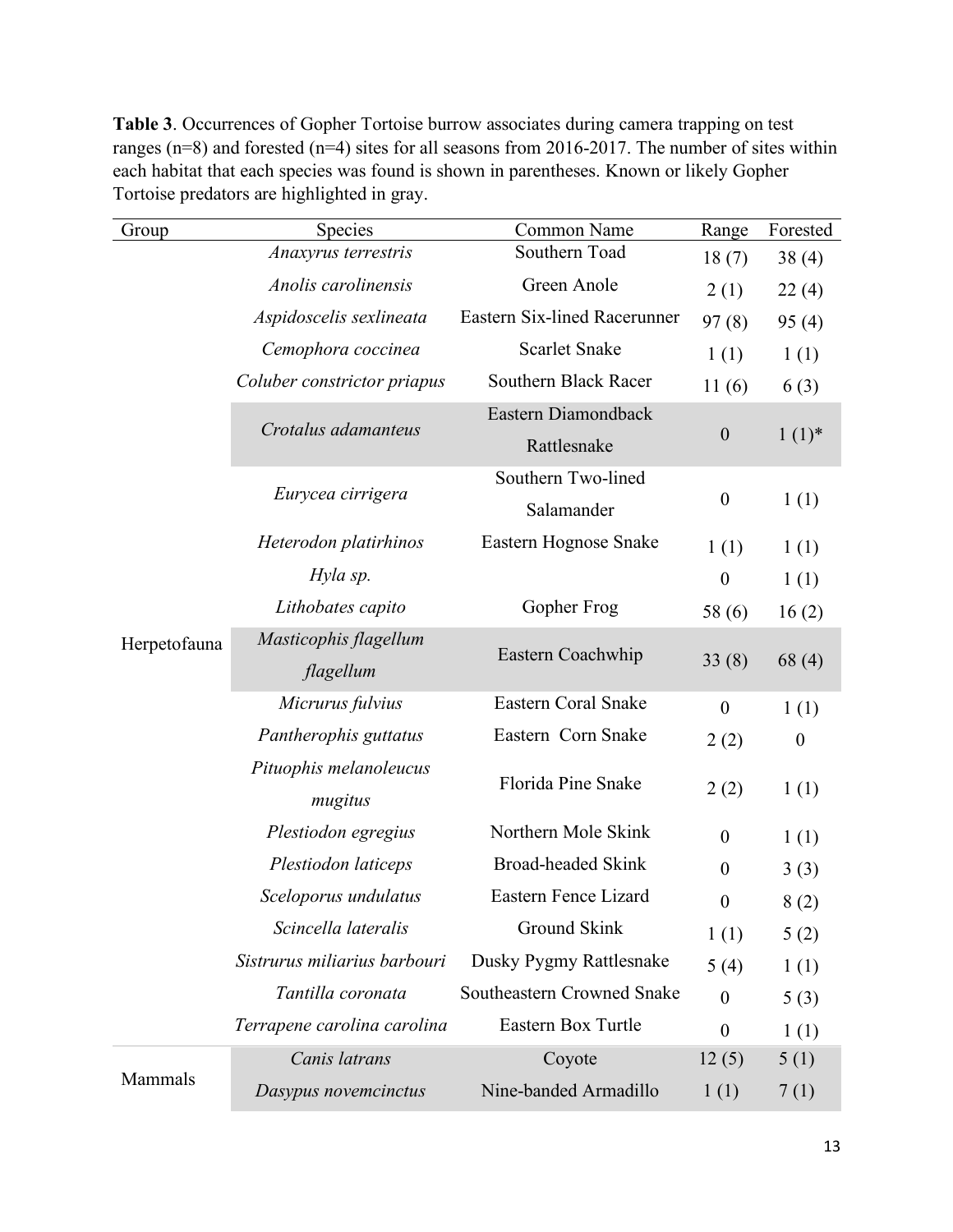|              | Didelphis virginiana      | Virginia Opossum             | 1(1)             | 5(3)             |
|--------------|---------------------------|------------------------------|------------------|------------------|
|              | Geomys pinetis            | Southeastern Pocket Gopher   | $\boldsymbol{0}$ | 1(1)             |
|              | Glaucomys volans          | Southern Flying Squirrel     | $\boldsymbol{0}$ | 1(1)             |
|              | Lynx rufus                | <b>Bobcat</b>                | $\boldsymbol{0}$ | 2(2)             |
|              | Mephitis mephitis         | <b>Striped Skunk</b>         | 3(1)             | 12(2)            |
|              | Neotoma floridana         | Florida Woodrat              | 1(1)             | $\boldsymbol{0}$ |
|              | Odocoileus virginianus    | White-tailed Deer            | 4(4)             | 12(4)            |
|              | Peromyscus polionotus     | Oldfield Mouse               | 125(8)           | 47(4)            |
|              | Procyon lotor             | Common Raccoon               | $\boldsymbol{0}$ | 5(3)             |
|              | Sciurus carolinensis      | Eastern Grey Squirrel        | $\boldsymbol{0}$ | 3(1)             |
|              | Sciurus niger             | Fox Squirrel                 | $\boldsymbol{0}$ | 3(2)             |
|              | Sigmodon hispidus         | Hispid Cotton Rat            | $\boldsymbol{0}$ | 1(1)             |
|              | Sus scrofa                | Feral Pig                    | 1(1)             | 3(2)             |
|              | Sylvilagus floridanus     | Eastern Cottontail           | 32(4)            | 40(4)            |
|              | Urocyon cinereoargenteus  | <b>Grey Fox</b>              | $\boldsymbol{0}$ | 3(2)             |
|              | Ursus americanus          | Florida Black Bear           | $\boldsymbol{0}$ | $1(1)$ **        |
|              | Ammodramus savannarum     | <b>Grasshopper Sparrow</b>   | 1(1)             | $\boldsymbol{0}$ |
|              | Antrostomus carolinensis  | Chuck-will's-widow           | $\boldsymbol{0}$ | 1(1)             |
|              | Athene cunicularia        | <b>Burrowing Owl</b>         | 78(5)            | $\boldsymbol{0}$ |
|              | Catharus guttatus         | Hermit Thrush                | $\boldsymbol{0}$ | 3(1)             |
|              | Colinus virginianus       | Northern Bobwhite            | $\boldsymbol{0}$ | 5(2)             |
|              | Corvus brachyrhynchos     | <b>American Crow</b>         | 15(7)            | 1(1)             |
|              | Falco sparverius          | American Kestrel             | $\boldsymbol{0}$ | 1(1)             |
| <b>Birds</b> | Megascops asio            | Eastern Screech Owl          | 2(1)             | 7(4)             |
|              | Mimus polyglottos         | Northern Mockingbird         | 1(1)             | $\boldsymbol{0}$ |
|              | Myiarchus crinitus        | Great Crested Flycatcher     | $\boldsymbol{0}$ | 1(1)             |
|              | Passerculus sandwichensis | Savanah Sparrow              | 14(7)            | $\boldsymbol{0}$ |
|              | Peucaea aestivalis        | <b>Bachman's Sparrow</b>     | $\boldsymbol{0}$ | 2(1)             |
|              | Polioptila caerulea       | <b>Blue-gray Gnatcatcher</b> | $\boldsymbol{0}$ | 1(1)             |
|              | Sayornis phoebe           | Eastern Phoebe               | 3(1)             | 19(4)            |
|              | Setophaga palmarum        | Palm Warbler                 | 1(1)             | 5(3)             |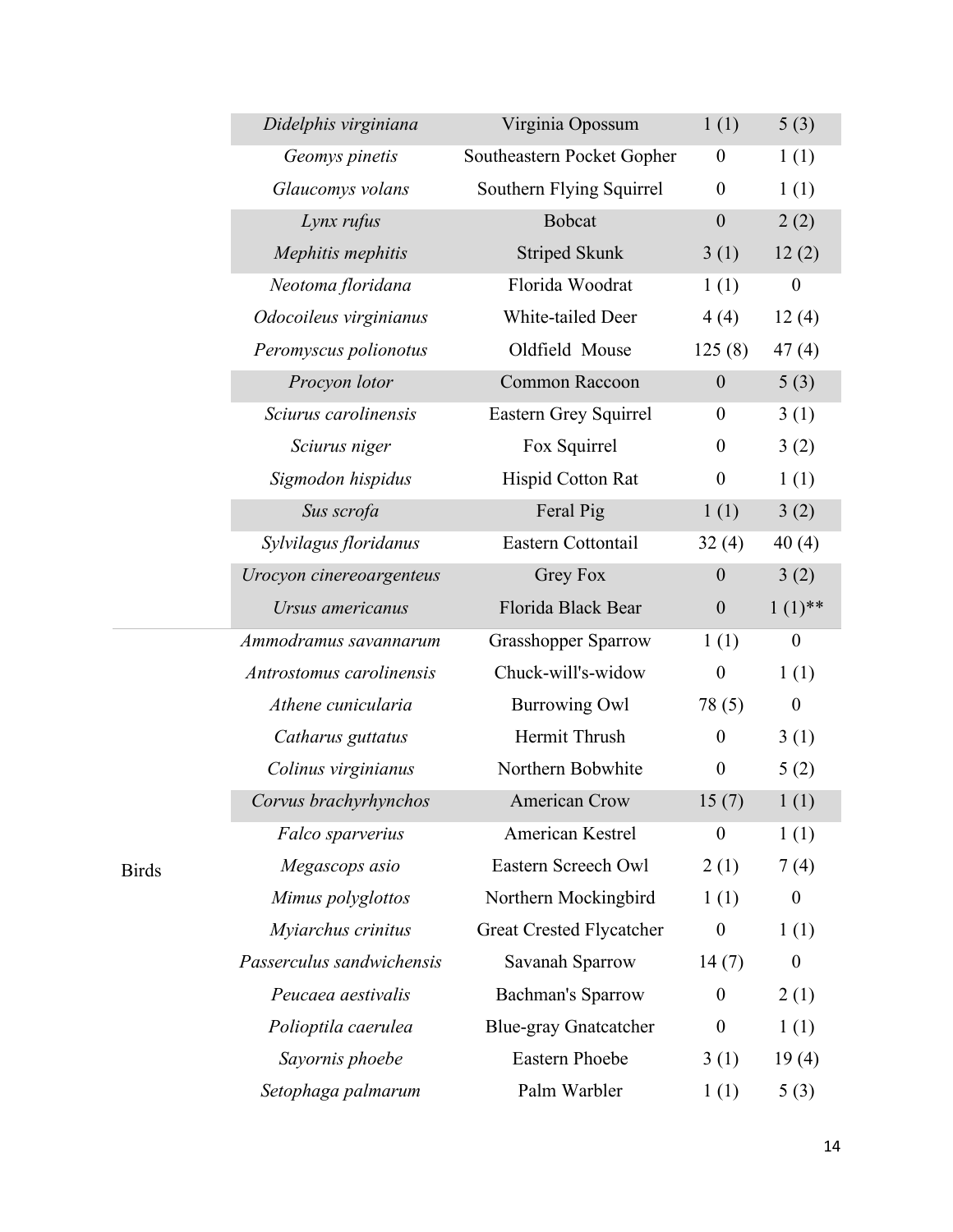| Chipping Sparrow<br>Spizella passerina |                        | O                               | 1(1)     |
|----------------------------------------|------------------------|---------------------------------|----------|
| Troglodytes aedon<br>House Wren        |                        | 1(1)                            | $\theta$ |
| Turdus migratorius                     | American Robin         | $\theta$                        | 3(2)     |
| Tyrannus tyrannus                      | Eastern Kingbird       | 1(1)                            | $\theta$ |
| Zonotrichia albicollis                 | White-throated Sparrow | $\left( \left  \right  \right)$ | $\theta$ |

**\***A single individual was observed entering a study burrow during camera setup. \*\*Bear knocked down camera on first day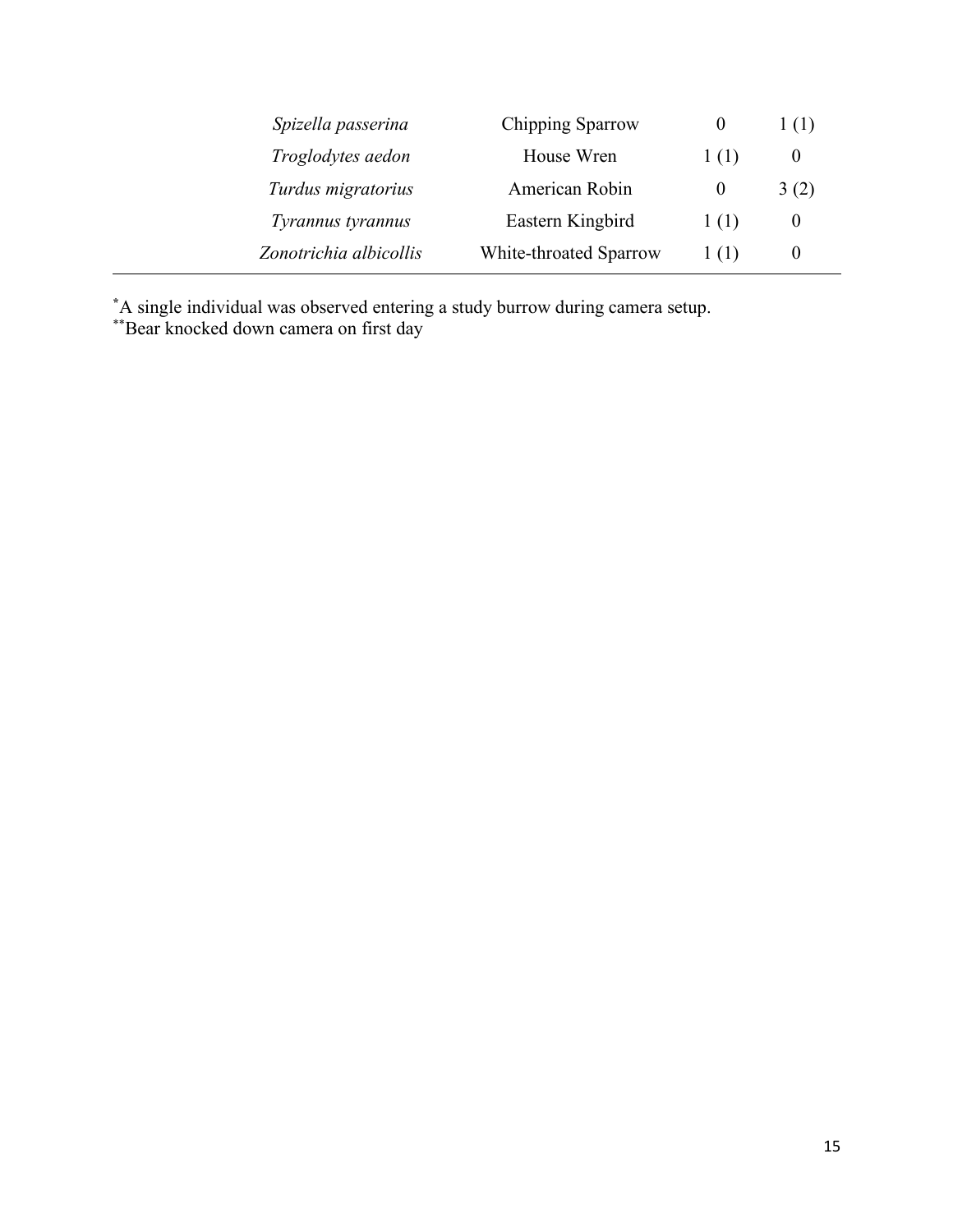**Table 4.** Diversity indices for vertebrate species associated with Gopher Tortoise burrows on Eglin Air Force Base. We separated indices for herpetofauna and potential Gopher Tortoise predators (see species list in Table 3).

|        | Total |        | Herpetofauna |        | Predators |        |
|--------|-------|--------|--------------|--------|-----------|--------|
| Index  | Range | Forest | Range        | Forest | Range     | Forest |
| Alpha  | 1.34  | 1.65   | 0.68         | 0.91   | 0.21      | 0.35   |
| Beta   | 22 10 | 28.18  | 16.55        | 19.92  | 32.91     | 27.48  |
| Gamma) | 31    | 48     | 12           | 19     |           | 10     |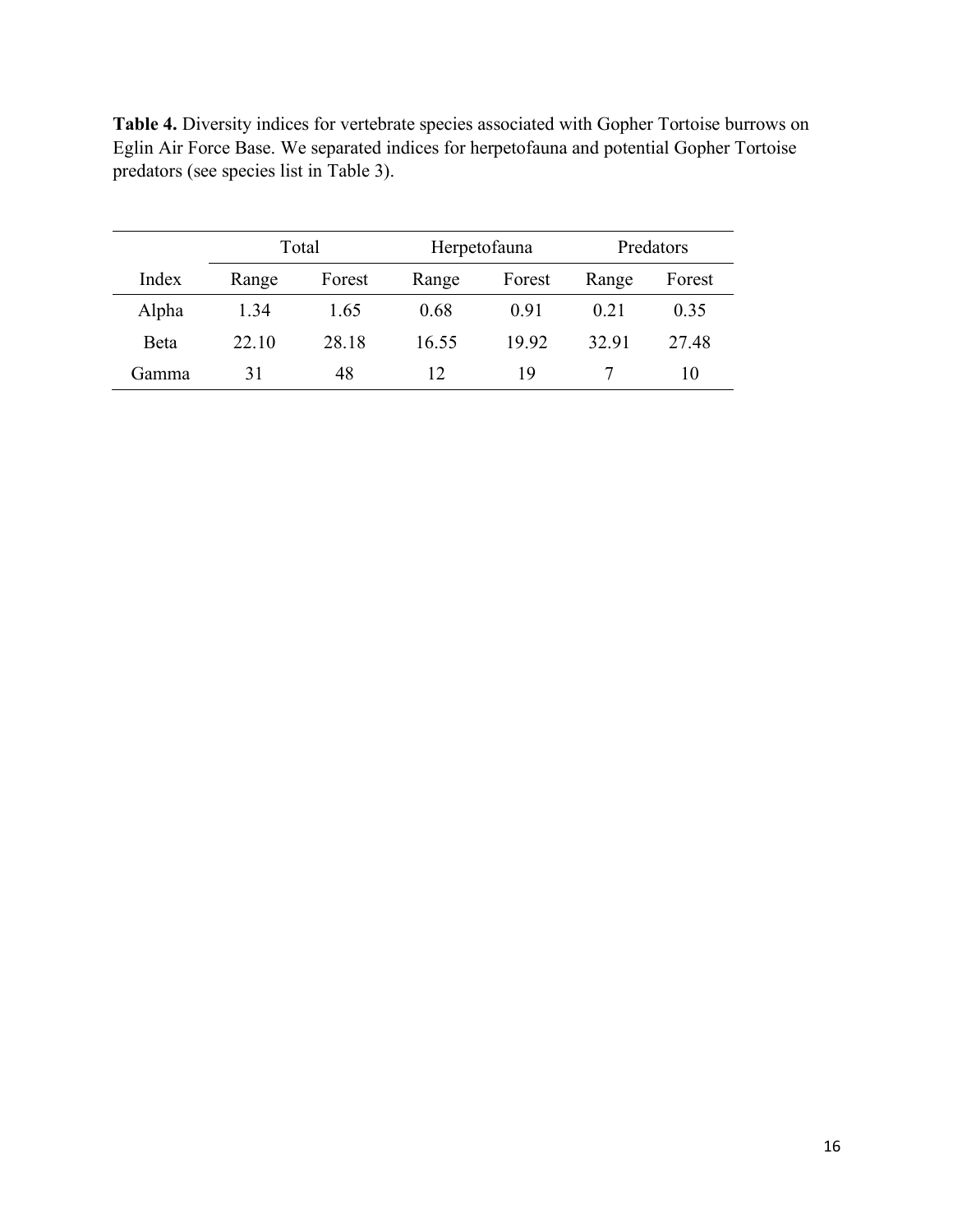**Table 5.** Results of generalized linear mixed effects (richness) and linear mixed effects models (Shannon index) to assess the effects of habitat type (forest vs. range), season, burrow size, and total number of burrows surveyed on richness and diversity. Post-hoc comparisons and associated P values are shown among seasons for richness, while for Shannon index effects of season are compared to fall.  $\chi^2$  is chi squared test statistic, df is degrees of freedom, and P is the associated probability value (indicating statistical significance) for that test statistic and degrees of freedom.

| Response         | <b>Fixed Effect</b>               | $\chi^2$ (df) | $\overline{P}$ | Post-hoc      | Estimate            | Post-hoc |
|------------------|-----------------------------------|---------------|----------------|---------------|---------------------|----------|
|                  |                                   |               | value          | comparisons   | (SE)                | P value  |
|                  | Habitat<br>(Forest-Range)         | 9.928(1)      | 0.002          |               | $-0.385$<br>(0.107) |          |
|                  |                                   | 8.121(3)      |                | Spring-Fall   | $-0.193$<br>(0.142) | 0.484    |
|                  |                                   |               |                | Summer-Fall   | 0.003<br>(0.134)    | 1.000    |
|                  | Season                            |               |                | Winter-Fall   | $-1.316$<br>(0.590) | 0.097    |
| Richness         |                                   |               | 0.044          | Summer-Spring | 0.196<br>(0.139)    | 0.453    |
|                  |                                   |               |                | Winter-Spring | $-1.123$<br>(0.584) | 0.191    |
|                  |                                   |               |                | Winter-Summer | $-1.319$<br>(0.562) | 0.074    |
|                  | Total burrows                     | 1.200(1)      | 0.273          |               | $-0.123$<br>(0.115) |          |
|                  | Proportion<br>juvenile<br>burrows | 0.309(1)      | 0.579          |               | $-0.402$<br>(0.723) |          |
|                  | Habitat<br>(Forest-Range)         | 4.918(1)      | 0.027          |               | $-0.356$<br>(0.111) |          |
|                  |                                   |               |                | Spring        | $-0.289$<br>(0.143) |          |
| Shannon<br>index | Season                            | 5.981(3)      | 0.113          | Summer        | $-0.098$<br>(0.142) |          |
|                  |                                   |               |                | Winter        | $-1.460$<br>(0.550) |          |
|                  | Total burrows                     | 0.641(1)      | 0.423          |               | $-0.153$<br>(0.106) |          |
|                  | Proportion<br>juvenile<br>burrows | 1.871(1)      | 0.171          |               | $-0.576$<br>(0.775) |          |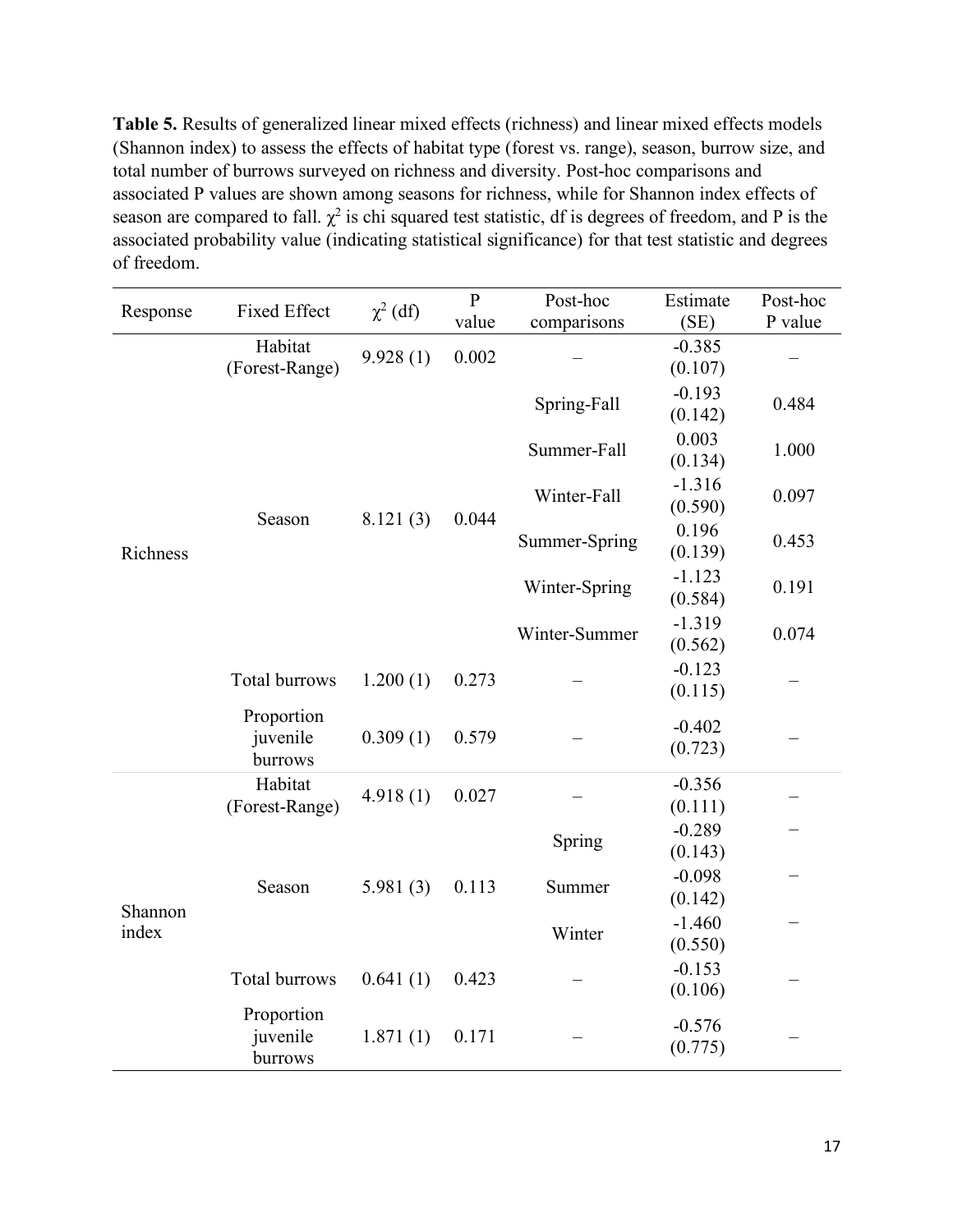| Season |    | Forest Test Range |
|--------|----|-------------------|
| Summer | 11 | 24                |
| Fall   | 4  | 14                |
| Winter | 0  | 9                 |
| Spring | 1  | 11                |
| Total  | 16 | 58                |

**Table 6.** Number of Gopher Frog observations from Gopher Tortoise camera trapping on test ranges and forested sites on Eglin Air Force Base across seasons.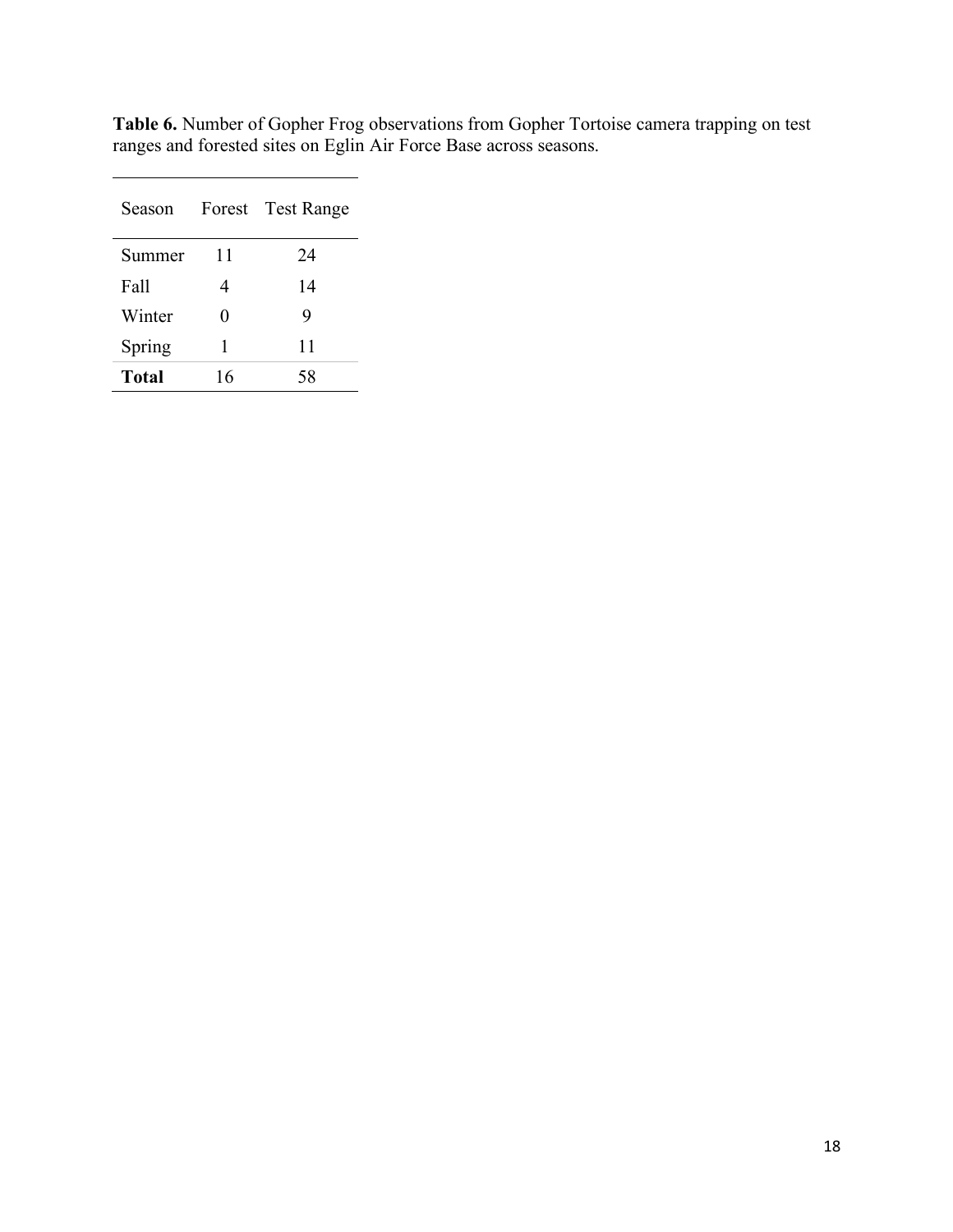## **FIGURES**



 **Figure 1.** The location of Eglin Air Force Base (Eglin) (A) in the Florida panhandle (B). Eglin is >184,000 ha and spans the counties of Santa Rosa, Okaloosa, and Walton.